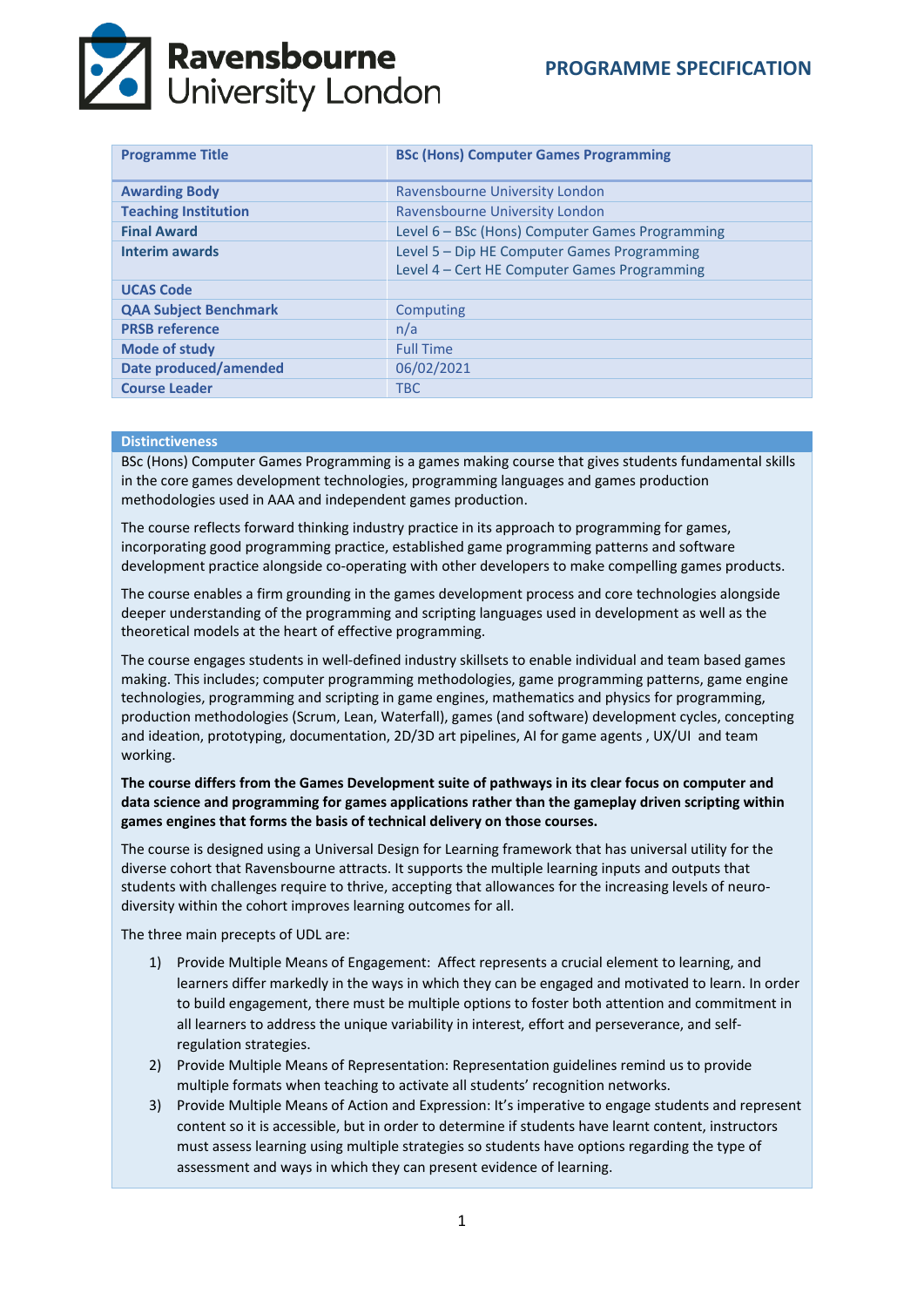A games making course at heart, the framework encourages self-efficacy and team building through project work, encouraging creative and innovative outcomes to a broad range of games industry briefs including mobile, console and PC based outcomes or through encouraging debate and action through a range of active industry and social issues.

The distinctiveness of the course comes from "games first" approach putting making at the centre of teaching, pushing students to develop their own practice in a supportive and critical environment and to engage with the wider elements of games culture and practice.

# *The Mindsets and Skillsets Manifesto: Five Principles*

*Ravensbourne developed its Mindsets and Skillsets Manifesto as part of an institution-wide Portfolio Review. This was the culmination of a significant process that included a broad literature review; various outputs from national and international conferences and institutional visits; a 'Futures in the Making Symposium' attended by academic faculty - featuring an industry panel and a second panel of high profile external academics; a '20 / 20 / 20 Visiting Lecture Programme'; and market analysis of existing courses and the university's academic framework. The final Manifesto also drew from the institution's Strategic Plan and the Director's post-2018 vision document.*

*The Mindsets and Skillsets Manifesto consists of Five Principles that creates the basis of a vision that informs a new academic framework, its new curriculum, and all course level learning outcomes. This Manifesto underpins the validation and revalidation documents presented here, and is briefly articulated in the following way:* 

*1. Cultivate - where the individual thrives*

- *Holistic Education: beyond the discipline*
- *Life Skills: resilience, self-efficacy, multiple intelligence*

*Extending the norms of skills-acquisition and competency-based approaches Cultivate nurtures the creative individual beyond the academy, embracing the holistic notion of educating the whole person.*

*Critical life-skills are investigated and multiple intelligences explored through a model that supports professional and personal development to create and support resilient and inclusive individuals prepared for work in the ever-changing creative industries and for living with wider societal and cultural flux in the 21st century.*

*2. Collaborate - where disciplines evolve*

- *Blurring Disciplines: petri dish for new thinking and practice*
- *Shape-Shifters: new practice demands new practitioners*

*The Collaborate model enables students with discipline-specific knowledge to apply their own creative thinking, design and media practices and methodologies and production techniques to interdisciplinary and transdisciplinary projects.*

*Interdisciplinary project models integrate subject knowledge and working methods from a range of disciplines to create synthesis of practice, whilst the transdisciplinary model creates new and extended disciplinary modes through the unity of intellectual and practice-based frameworks to reach beyond single disciplinary perspectives.*

*3. Integrate - where education engages industry*

- *Professional Modes: education mirrors industry*
- *Depth and Breadth: specialists and generalists*

*A model that integrates academic delivery with industry practice; enabling subject-specific, interdisciplinary student teams to replicate modes of working found within relevant professional models; the Production House in Film and TV, the Design Studio in communication and media design, the Fashion House in fashion*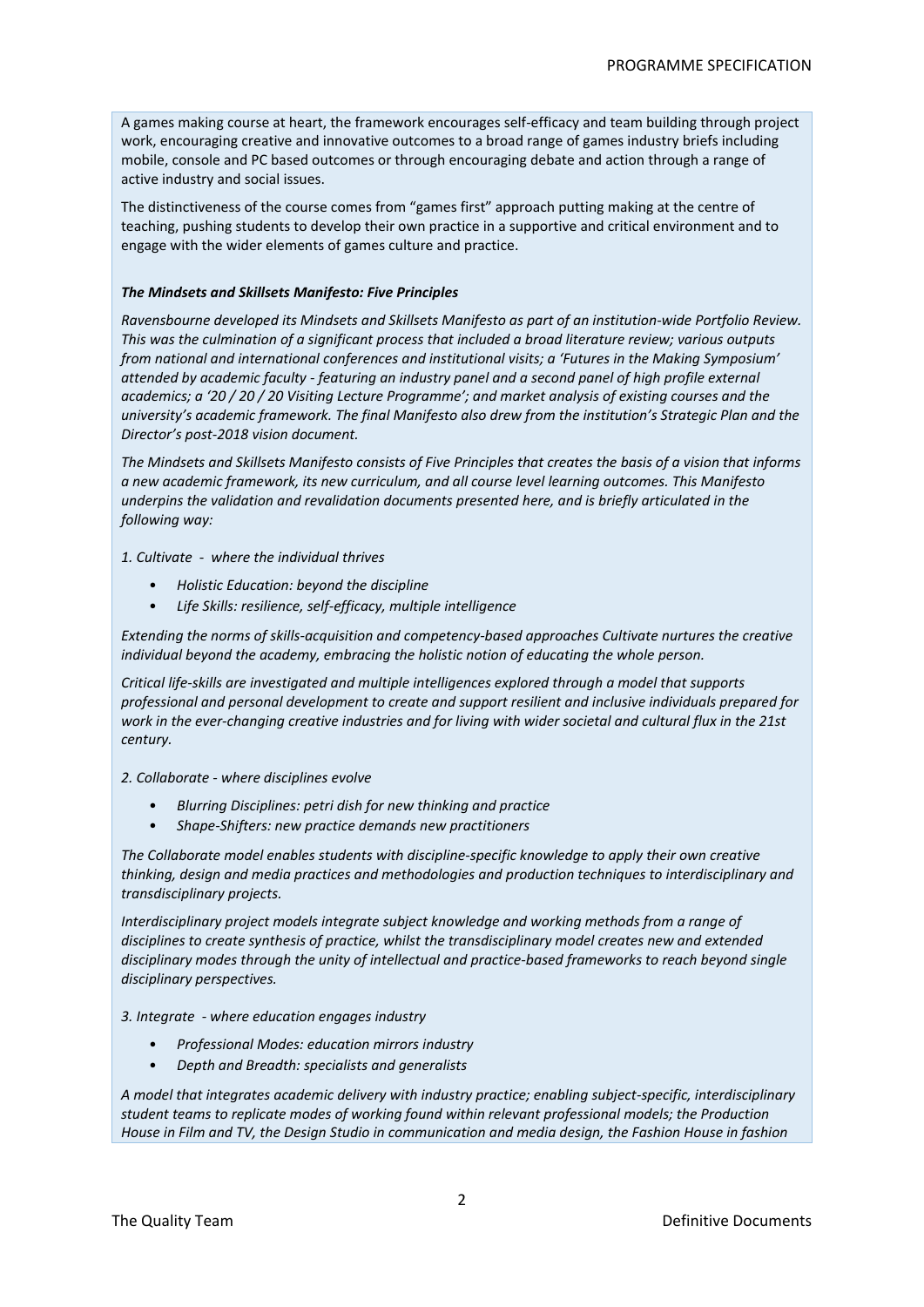*and textiles, the Advertising Agency in advertising and promotion and the Architecture Practice in architecture and interiors.*

*Typically the Integrated Team, with each member assigned a specific role, works to a phased delivery that may include the Discover, Define, Develop and Deliver stages of the Design Double Diamond. Integrate challenges traditional constraints in the teaching of the solo practitioner and embraces the notion of disciplinary discovery and practice through team working.*

*4. Advocate - where purpose meets practice*

- *Citizen Practitioners: tackling real-world problems*
- *Self to Selves: from the individual to the collective*

*Putting purpose first, Advocate recognises the responsibility for creative education to address the unprecedented environmental, social and economic challenges facing humankind; tomorrow's designers and media practitioners are increasingly aware of their responsibilities as global citizens to engage with complex ethical issues related to climate change, social justice, interdependence, wellbeing and biodiversity.* 

*Advocate puts studio projects and commercial and charitable industry commissions at the centre of the educational experience enabling student's real-world opportunities to improve the communities in which they live and work and in turn begin to transform the wider world.*

*5. Originate - where creativity meets technology*

- *Mind-Sets & Skill-Sets: the dynamism of ideas + technology*
- *Applied Mastery: leveraging theory, practice and innovation*

*Sitting at the intersection of creativity and technology, Originate enables the merging of visionary mind-sets and skill-sets to provide provocative and challenging design and media approaches. The amalgamation of theory and practice, Originate embraces both integrated and agile design-thinking and design-doing practice and research methodologies to forge dynamic technologically-savvy and creativity-driven responses and solutions to given and self-directed industry-leading projects.*

| <b>Programme aims</b> |                                                                                                                                                    |
|-----------------------|----------------------------------------------------------------------------------------------------------------------------------------------------|
| ٠                     | To understand the fundamentals of good programming and how that applies to games making                                                            |
|                       | To prepare you for a career as a games maker, either in the AAA or independent markets.                                                            |
| ۰                     | To use technology to bring stories and game experiences to life.                                                                                   |
| ٠                     | To enable you to specialise within the coding discipline that best suits your skills.                                                              |
| ٠                     | To build a critical language and understanding about games and games development.                                                                  |
| ٠                     | To develop a solid understanding of games technologies enabling you to respond to changes in<br>the development landscape quickly and confidently. |

#### **Programme Learning Outcomes**

The course provides opportunities for students to develop and demonstrate knowledge and understanding, qualities, skills and other attributes in the following areas.

On completion of the course students will be able to:

# **LO1 CULTIVATE**

- **Technical Competence**
- **Subject Knowledge**
- **Resilience**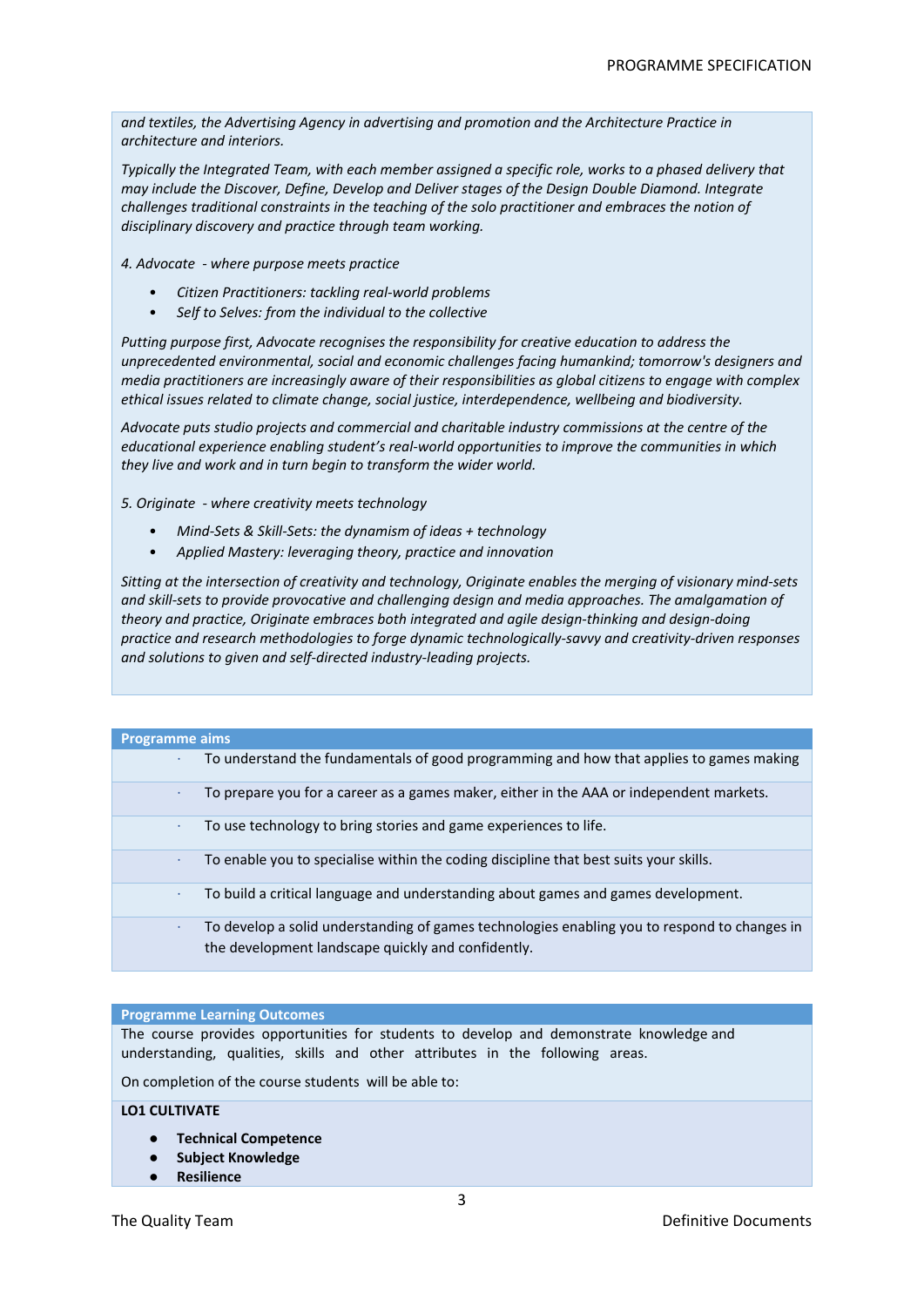## **Level 4**

Demonstrate capacity for developing discipline specific knowledge and technical competencies, supporting academic & practical self-efficacy and emerging employability abilities.

#### **Level 5**

Evidence capacity for evolving discipline specific knowledge and technical competencies, supporting academic & practical self-efficacy and evolving employability skills.

## **Level 6**

Evidence and contextualise capacity for utilising and synthesising discipline specific knowledge and technical competencies to support academic & practical self-efficacy and advancing employability proficiencies.

#### **LO2 COLLABORATE**

- **Inter-disciplinary Working**
- **Coproduction**

## **Level 4**

Demonstrate capacity for developing engagement with inter-disciplinary and trans-disciplinary practices. Demonstrate capacity to engage with cooperative interactions and partnerships/teamwork.

## **Level 5**

Demonstrate capacity for employing approaches that utilise inter-disciplinary and trans-disciplinary working methods.

Demonstrate capacity to employ cooperative interactions and partnerships/teamwork to support professional development.

## **Level 6**

Demonstrate ability to combine strategies that synthesise inter-disciplinary and trans-disciplinary working methods into personal practice.

Evidence aptitude to synthesise cooperative interactions and partnerships/teamwork in personal working methodologies.

# **LO3 INTEGRATE**

- **Communication & Presentation**
- **Networking**
- **Professional Practice**

#### **Level 4**

Demonstrate emerging ability to develop communication and presentation strategies (including narrative & storytelling) in physical, written and oral forms.

Demonstrate emerging capacity to engage with industry interactions, and professional working practices to support practical and theoretical development.

#### **Level 5**

Demonstrate capacity for developing coherent and aligned communication and presentation approaches (including narrative & storytelling) in physical, written and oral forms.

Evidence evolving ability to combine academic development with industry interactions, practices and professional working models in order to develop disciplinary discovery and personal practice.

#### **Level 6**

Demonstrate effective competence to employ coherent and aligned communication and presentation strategies in physical, written and oral forms.

Evidence ability to effectively synthesise academic development with industry interactions, practices and professional working models in order to facilitate disciplinary discovery and personal professional practice.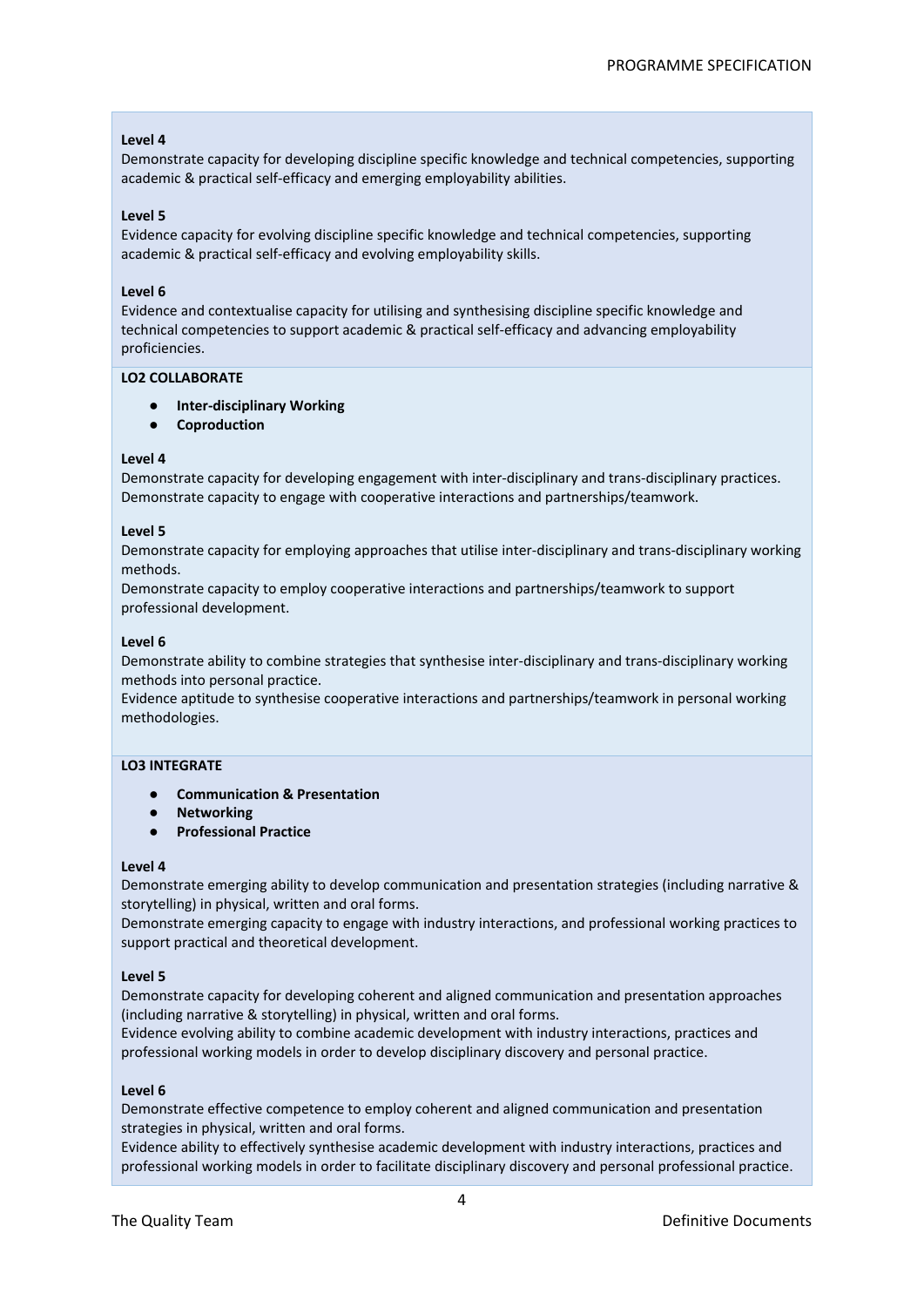# **LO4 ADVOCATE**

- **Critical Reflection**
- **Professional Identity**

# **Level 4**

Demonstrate capacity for Critical Reflection, to consider and support personal and professional development.

Demonstrate emerging working approach/attitude that identifies consideration of social and ethically responsible working methods and how this informs personal practice.

# **Level 5**

Evidence ability to engage with Critical Reflection, to review, analyse and interpret personal and professional development.

Evidence developing working process that identifies consideration and interpretation of social and ethically responsible working methods and how this guides personal professional practice.

# **Level 6**

Evidence ability to utilise Critical Reflection, to review, analyse, interpret and evaluate personal and professional development.

Identify a coherent working ethos that identifies consideration of social and ethically responsible working methods and how this aligns and supports personal professional practice.

# **LO5 ORIGINATE**

- **Research**
- **Experimentation**
- **Ideation**

# **Level 4**

Demonstrate capacity for emerging enquiry methods to support practical and theoretical development in physical, written and oral forms.

Demonstrate capacity to consider ideas, materials, tests and outcomes that may inform practical and theoretical development in physical, written and oral forms.

# **Level 5**

Evidence capacity for considered and aligned enquiry processes to inform practical and theoretical development in physical, written and oral forms.

Evidence capacity to combine ideas, materials, tests and outcomes into solutions that inform and guide practical and theoretical development in physical, written and oral forms.

# **Level 6**

Evidence capacity for rigorous enquiry processes that support and facilitate practical and theoretical development in physical, written and oral forms.

Evidence capacity to combine & synthesise ideas, materials, tests and outcomes into solutions to inform and support and enable practical and theoretical development in physical, written and oral forms.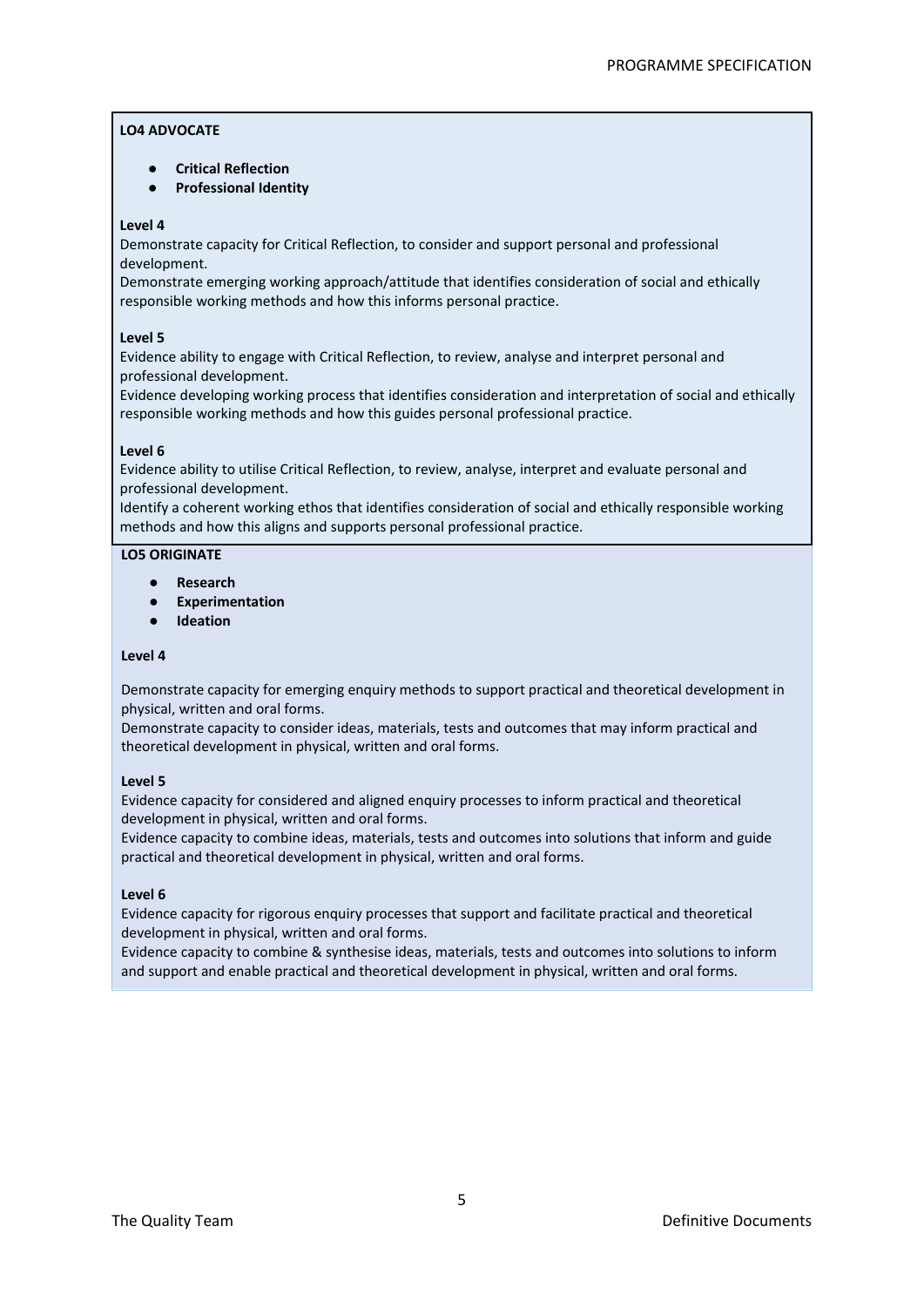| <b>Learning and Teaching methods</b>                                                                                                                                                                                                                                                                                                                                                                                                                                                                                                          | <b>Assessment Strategy</b>                                                                                                                                                                                                                                                                                   |
|-----------------------------------------------------------------------------------------------------------------------------------------------------------------------------------------------------------------------------------------------------------------------------------------------------------------------------------------------------------------------------------------------------------------------------------------------------------------------------------------------------------------------------------------------|--------------------------------------------------------------------------------------------------------------------------------------------------------------------------------------------------------------------------------------------------------------------------------------------------------------|
| To include the progression Level 4-5-6                                                                                                                                                                                                                                                                                                                                                                                                                                                                                                        | This should cover the general assessment strategy<br>for the course. Summarise the assessment methods<br>and types of assessments to be applied across the<br>course e.g. project learning, seminars, workshops<br>etc.<br>Also to include explanation of the role of formative<br>and summative assessments |
| All Levels: All levels will adopt a hybrid "Digital First"<br>strategy in terms of teaching. Units will blend the<br>best in class in terms of digital delivery and face to<br>face with sessions taught using digital delivery<br>platforms such as Discord, Microsoft Teams,<br>alongside VLE's to capture sessions asynchronously,<br>and other sessions using face to face teaching<br>including workshops and tutorials. The course will<br>be able to adapt quickly and seamlessly to changes<br>in accessibility and social proximity. |                                                                                                                                                                                                                                                                                                              |
| Level 4:                                                                                                                                                                                                                                                                                                                                                                                                                                                                                                                                      | Level 4:                                                                                                                                                                                                                                                                                                     |
| At Level 4 skills will be developed through a<br>combination of workshops, lectures, seminars and<br>group exercises, self-directed study, as well as<br>individual or group tutorials.                                                                                                                                                                                                                                                                                                                                                       | At level 4 students will be introduced to the types of<br>assessment that will be used across the entire<br>course. They will be introduced to working from a<br>brief.                                                                                                                                      |
| This will include blended units where students will<br>engage with online resources provided by the<br>institution and from outside resources (Pluralsight,<br>Unity Learn or similar) or sessions will be run using a<br>digital platform.                                                                                                                                                                                                                                                                                                   | Students will have an opportunity to develop<br>different ways of presenting work to tutors and<br>peers.<br>Assessment will include a variety of tasks such as                                                                                                                                              |
| Students will engage with and be trained in the use<br>of digital platforms for effective delivery of<br>outcomes including games, presentations,<br>documentation and prototypes.                                                                                                                                                                                                                                                                                                                                                            | games development, blogs, reports, presentations<br>and evidence of experimentation and research. It<br>will require students to demonstrate working code<br>in a manner appropriate to the specific brief i.e<br>when code should be compiled and how<br>uncompiled code should be delivered.               |
| All unit briefs will be created with the digital first<br>strategy in mind but leverage appropriate face to<br>face teaching. Some units will feature online<br>delivery as part of the normal delivery schedule.                                                                                                                                                                                                                                                                                                                             | Students can express these through a variety of<br>media: written, recorded video, recorded audio and<br>image-based work are acceptable.                                                                                                                                                                    |
| In addition, students may also test their developing<br>disciplinary knowledge with collaborative learning<br>exercises and challenges as directed by unit briefs<br>using both digital and physical spaces to achieve<br>goals.                                                                                                                                                                                                                                                                                                              | Students will be encouraged to engage with<br>professional qualifications in Unity and Unreal<br>award schemes as part of their professional<br>development, but this will not form park of unit<br>assessment.                                                                                              |
| In particular, Level 4 will provide a set of technical<br>and theoretical competencies that enable students<br>to engage with the practice of games development<br>and programming, how to manage learning in a                                                                                                                                                                                                                                                                                                                               | Each unit has a Formative assessment point where<br>students are given feedforward/feedback on work<br>so far and advice and guidance on how to develop<br>and complete projects. This can take the form of a                                                                                                |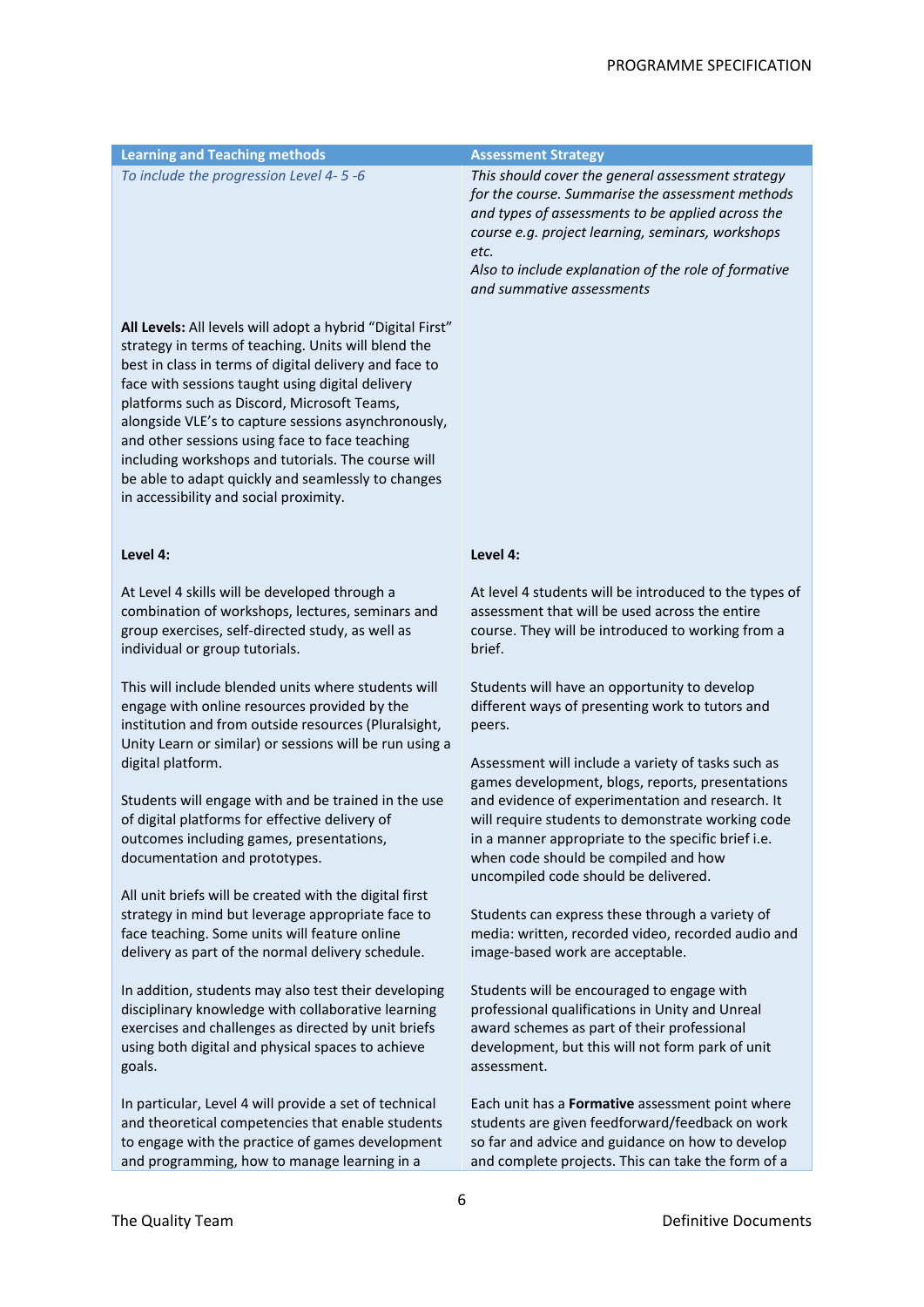creative HE environment and develop a theoretical appreciation of games technology and its place in broader culture of game development.

Students will also be introduced to what it means to be creative and how creative people initiate, plan and execute projects alongside rigorous technical due diligence.

Students will also discover ideas around programming patterns and object-oriented programming methodologies.

Through set tasks and project work students will be introduced to technical workflows and approaches to prototyping that are common in industry and students will explore how these can inform their creative and professional process.

Learning is facilitated by permanent and sessional teaching staff, who are practising professionals themselves and bring an important industryinformed perspective to the course.

Students will be introduced to industry through skills, discussion of key topics and direct interaction with industry.

## **Level 5:**

Skills acquired at Level 5 are developed further through a combination of workshops, lectures, seminars, group exercises, self- directed study, as well as individual or group tutorials within the digital first strategy.

Students will work alongside BA(Hons) Games Development students on a key collaborative unit enabling students to develop team working and understanding of key development workflows.

These units will inform Level 6 units around portfolio creation and Final Major Project and enable students to make career choices around their industry discipline.

In addition, students will test their developing disciplinary knowledge in collaborative scenarios with the opportunity to take part in the common Elective system offering collaborative opportunities both within Ravensbourne and in external contexts.

Students will also be introduced to what currently constitutes innovative practice within games design and explores the interplay of innovation and technological development.

group code review, one on one with a tutor or small group as per the project brief for the unit.

Each unit has a **Summative** assessment point where a final grade is awarded and feed forward if given to the student.

#### **Level 5:**

At level 5 the types of assessment evidence required across the units are similar to level 4 in scope and breadth.

However, students will be encouraged to self-direct their study within particular skill sets. Students will be exposed to the wide range of programming roles within industry and encouraged to investigate them further.

#### **Formative Assessment**

In Level 5 students will be provided with **Formative** assessment feedforward/feedback via individual tutorials, group presentations and individual presentations.

In addition, in Level 5 there is more opportunity for collaborative work with peer and industry feedback. There is more opportunity for students to engage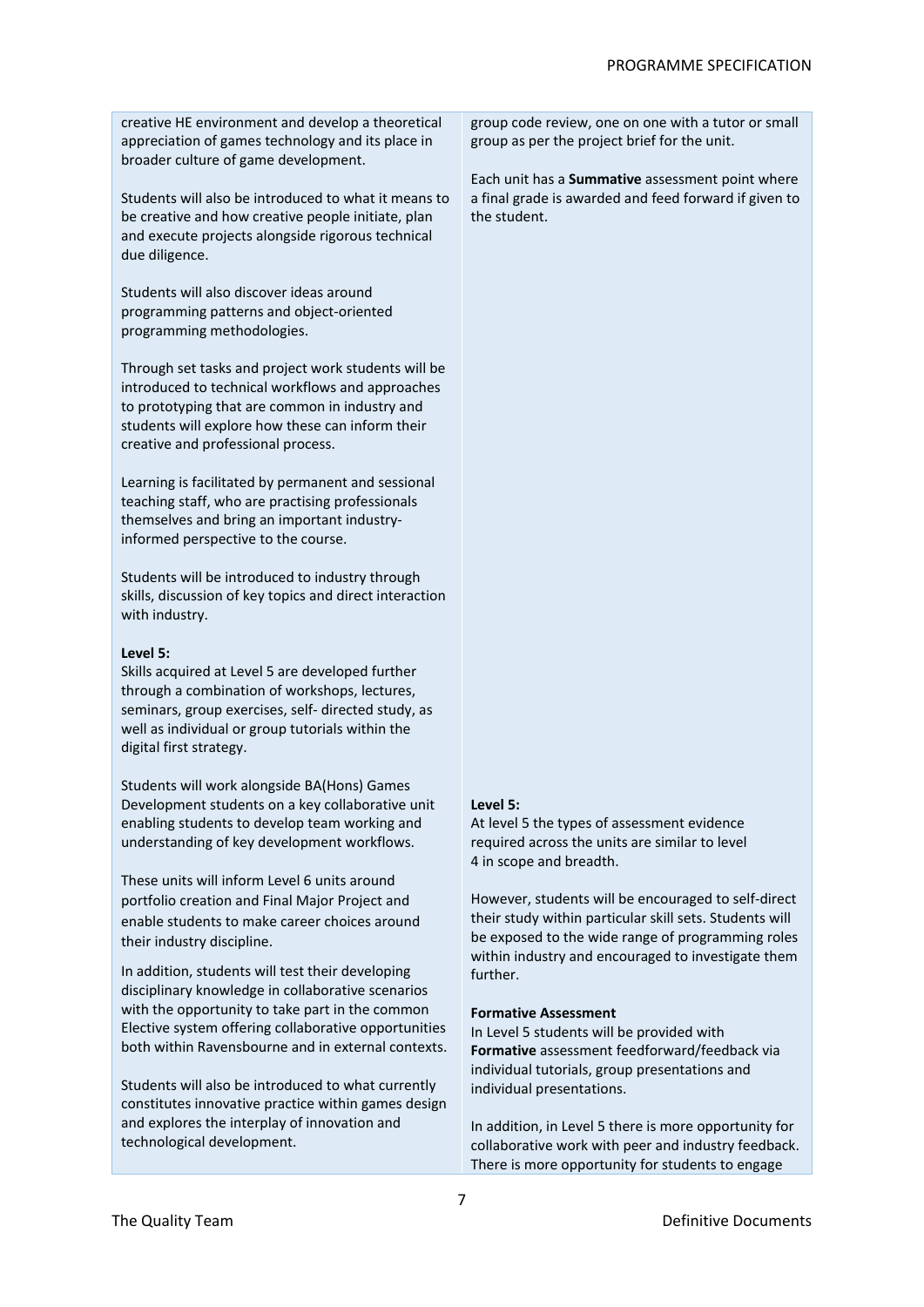Visiting speakers and specialists will be invited to deliver lectures or practical workshops, bringing their own specialism and examples of industry work into the sessions.

Students will also agree their dissertation topic with the appropriate department at this level ready for the Level 6 dissertation unit.

The dissertation unit allows for technical research for students wanting to develop technical expertise or perform a deep dive into a game technology relevant to their disciplines.

Students will develop their industry knowledge through the lens of their pathway with talks directed at each discipline, development of specific pathway skills and research into likely roles and pursuing accreditation in key technologies.

# **Level 6:**

Skills acquired at Level 4 and 5 will be developed and perfected at Level 6 through lectures, seminars, workshops, self-directed study and individual tutorials.

A large proportion of project-based work will be initiated and developed by students themselves, with a view to mastering skills particular to their interests within the discipline.

Students will be encouraged to delve deeper into their particular interests through individual tutorials and programmes of study initiated by the students themselves using online and physical resources.

Students will be offered increased responsibility for their own learning undertaking a major project. Whilst students will be encouraged to work in multidiscipline teams to facilitate the most complete playable game outcomes, individuals can undertake major projects tied to the discipline.

This could be, but is not limited to fully realised games, world building and environment builds, level or mission design, architectural visualisations, VR/AR/XR experiences experimental mechanics or UX/UI and art installation using game technologies.

with external industry professionals and present to industry panels.

# **Summative Assessment**

This will happen at the end of each unit and involve the submission for formal assessment of the types of evidence required by each. Again, outcomes for each unit will be as flexible as possible, focusing on engagement with the problems the brief describes rather than prescribed work products. Students will need to provide working builds and project files for assessment, if appropriate.

#### **Level 6:**

In level 6 the types of assessment evidence required across the units are similar to level 5 but are more individually focused.

#### **Formative Assessment**

In Level 6 students will be provided with **Formative** assessment feedforward/feedback via individual tutorials, group presentations and individual presentations.

In addition, in Level 6 there is more opportunity and encouragement for students to engage with peer and industry feedback.

#### **Summative Assessment**

This will happen at the end of each unit and involve the submission for formal assessment of the types of evidence required by each.

Again, outcomes for each unit will be as flexible as possible, focusing on engagement with the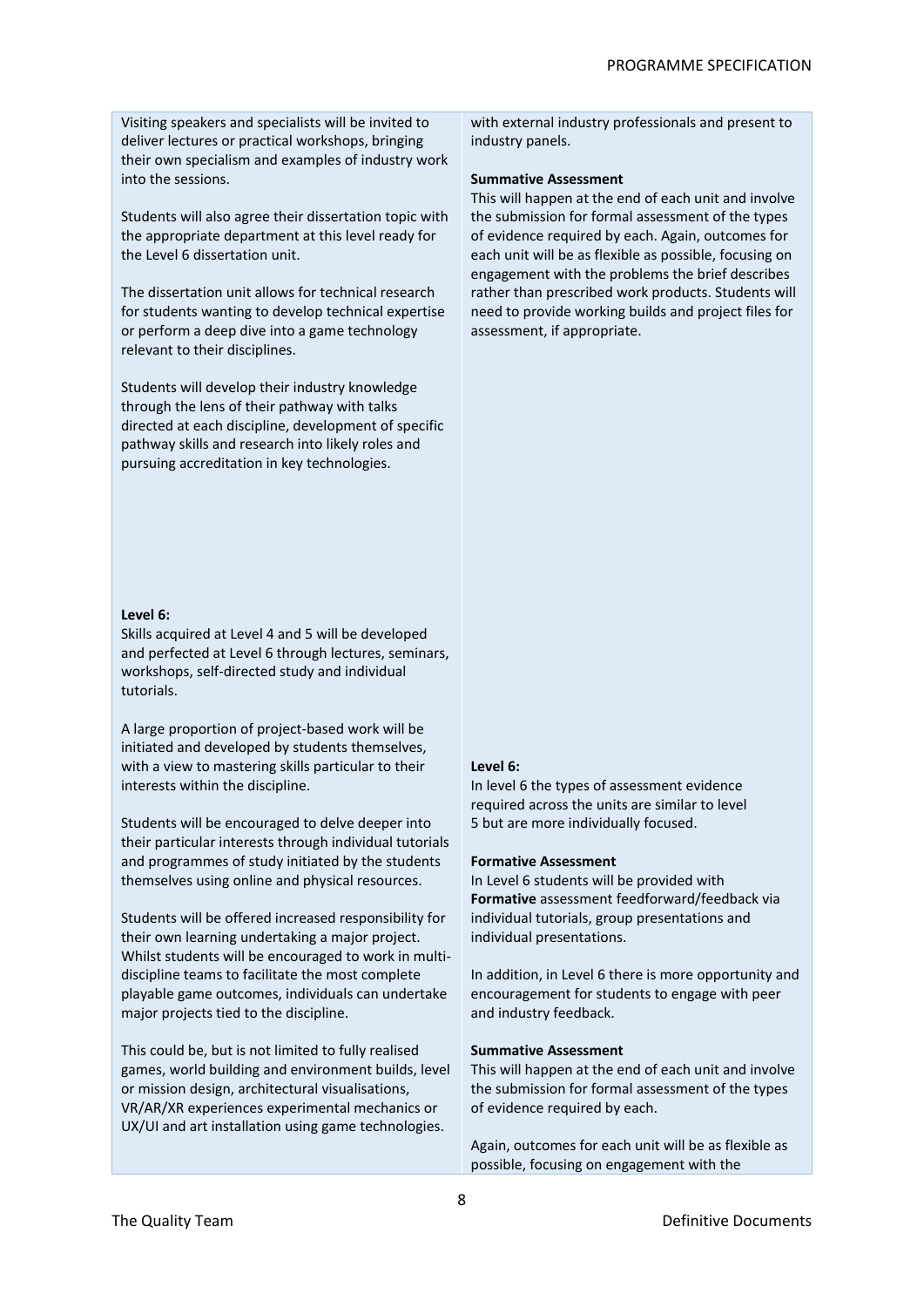Students are expected to take on professional attitudes to time and project management, quality assurance, playtesting and deployment.

Visiting lecturers will be invited to deliver lectures and/or practical sessions related to their area of work and students will develop an outward facing portfolio to aid graduate progression.

Written work (outside of dissertations) will focus upon critical analysis and reflection of project-based work, with a view to encouraging ongoing development. Within the sphere of theoretical study, students will develop and write a dissertation which explores an area of their subject in depth.

Students will be expected to interface directly with industry through mentoring, competition and research.

problems the brief describes rather than prescribed work products. Students will need to provide working builds and project files for assessment, if appropriate.

| <b>Unit Code</b> | <b>Unit Title</b>                                   | <b>Credits</b> |
|------------------|-----------------------------------------------------|----------------|
| Level 4          |                                                     |                |
| CGP21102         | Introduction to Gaming Architectures and Algorithms | 15             |
| CGP21103         | Introduction to Programming (C++)                   | 30             |
| CGP20104         | Maths and Physics for Games                         | 30             |
| CGP20105         | <b>Mechanics and Prototypes</b>                     | 30             |
|                  | Themes In Contemporary Culture                      | 15             |
|                  |                                                     |                |
| Level 5          |                                                     |                |
| CGP21202         | How to Work in A Games Studio (Dual Coded with GMD) | 30             |
| CGP21203         | Game Engines and Scripting Languages (C#, C++)      | 15             |
| CGP21204         | Artificial Intelligence for Games                   | 30             |
|                  | <b>Big Ideas and Philosophies</b>                   | 7.5            |
|                  | <b>Dissertation Proposal</b>                        | 7.5            |
|                  | <b>Departmental Elective</b>                        |                |
|                  | <b>Institutional Elective</b>                       |                |
|                  |                                                     |                |
| Level 6          |                                                     |                |
| CGP21302         | <b>Networking for Games</b>                         | 15             |
| CGP21303         | Final Major Project 1 - Pre Production              | 30             |
| CGP21304         | Final Major Project 2- Production                   | 45             |
|                  | <b>Dissertation</b>                                 | 30             |

# **Entry Requirements**

Students will normally be expected to possess five GCSEs (grade C or above) or equivalent (including English, Maths and Physics) and also to hold at least one of the following or equivalent UK or international qualification:

- 2 A Levels (grades A-C) or 4 AS Levels (grades A-C)
- 2 vocational A Level (grades A-C)
- Level 3 Foundation Diploma or National Diploma
- Advanced Diploma (grades A-C)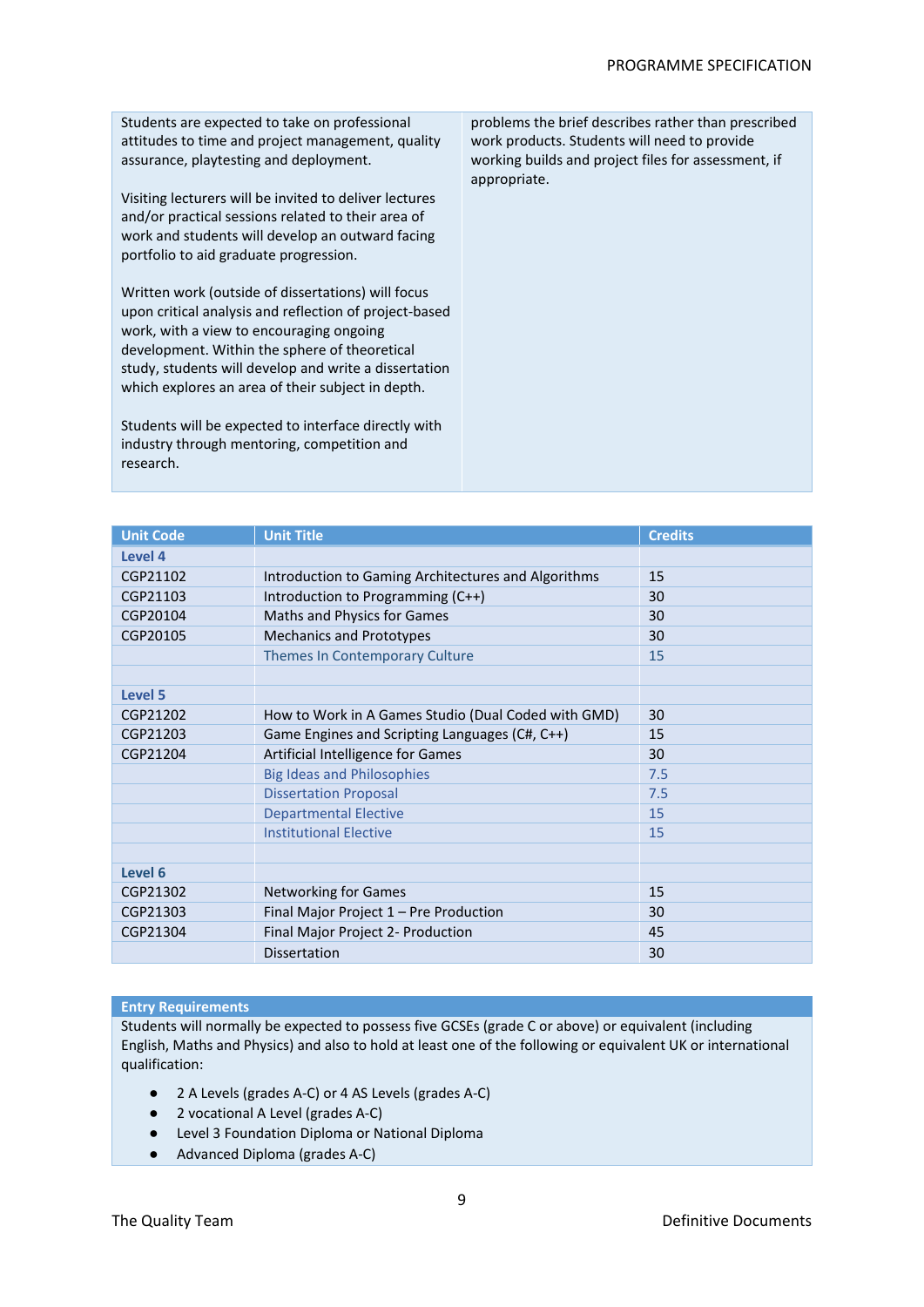# ● International Baccalaureate (28 points or above)

Where an applicant's first language is not English, proof of competence in English will be required. For undergraduate and postgraduate programmes, this will normally take the form of an approved English language test at B2 level in the Common European Framework of Reference. Any test for proficiency in English must have been achieved within 18 months preceding the date of entry. Individual programmes may have higher language requirements. Ravensbourne's international department will advise applicants on the language requirements for particular programmes.

# **Selection Criteria**

Ravensbourne will use a number of methods to assess an applicant's suitability for their course of choice. Primarily applicants are selected on the basis of:

- an applicant's prior academic achievement/qualifications and/or previous employment/life experience.
- assessment of the applicant's ability and aptitude to succeed on the course for which s/he has applied.

Students will be selected according to the generic criteria set out below:

# Personal attributes

- shows commitment, enthusiasm and interest in the subject area
- ⋅ initiative and problem solving
- ⋅ ability to communicate

## Creative process

- can generate ideas and use external sources to develop them
- ⋅ ability to research an idea and follow it through to a finished product

#### Study skills

- can understand and organise information clearly
- can investigate and analyse information
- shows reasoning and intellectual curiosity

# Professional skills

- has shown they can initiate and deliver projects
- can work in a team and with people with different skills
- has shown confidence with IT

# Career aspirations

- understands the relevance of the course to her/his career ambitions
- understands current debates within industry

#### **Accreditation of Prior Learning**

Applications are welcomed from those who may not possess formal entry qualifications, mature students, those with work experience or with qualifications other than those listed above. Such applicants should demonstrate sufficient aptitude and potential to complete the course successfully. Applicants will be assessed at interview in accordance with Ravensbourne's Accreditation of Prior Learning Policy and Procedure.

| <b>Student Support</b>        | http://intranet.rave.ac.uk/display/SS/Student+Support        |
|-------------------------------|--------------------------------------------------------------|
| <b>Assessment Regulations</b> | http://intranet.rave.ac.uk/display/RA/Assessment+-+UG+and+PG |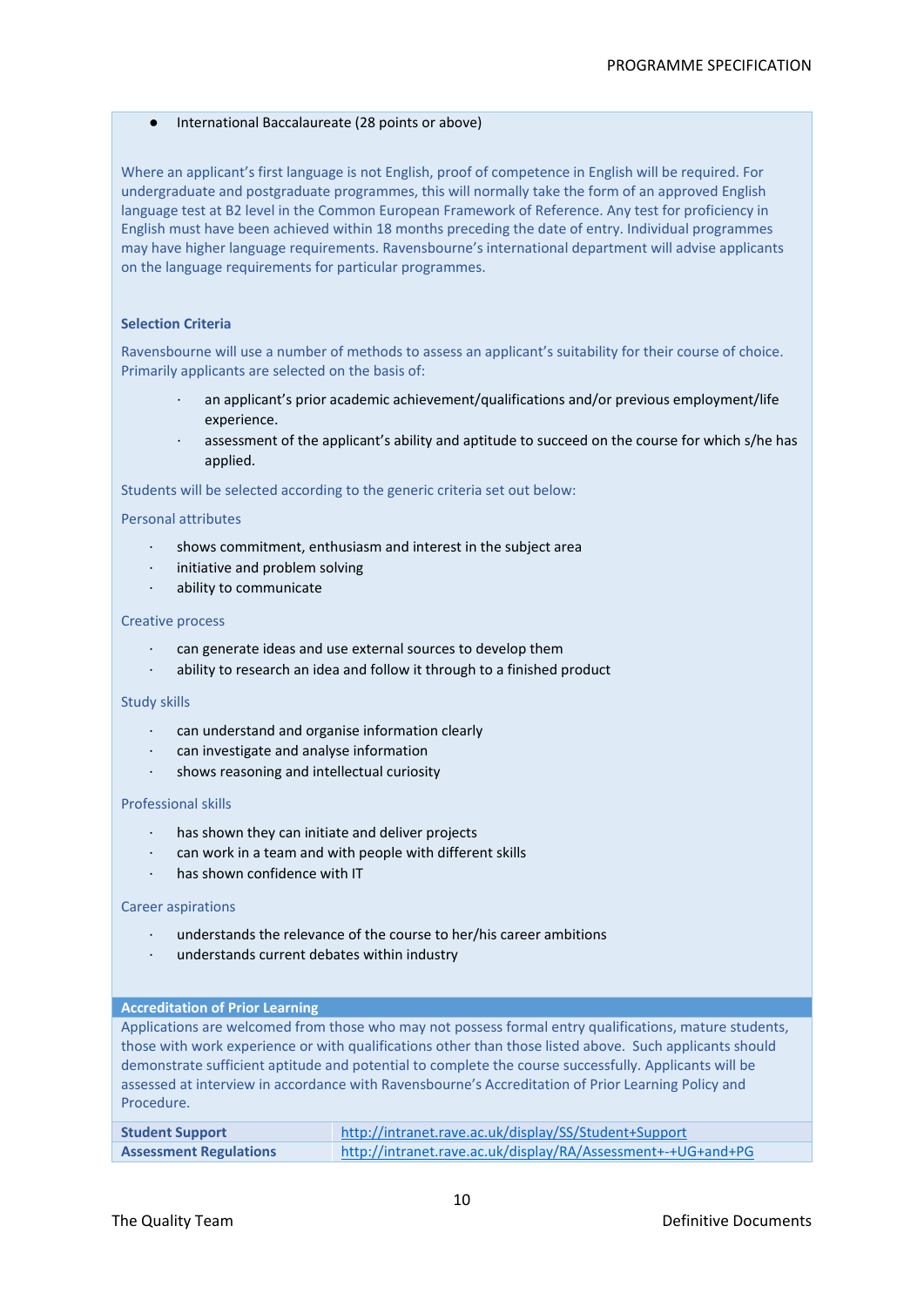# **Learning Outcomes Mapped to Units**

|                             | Level 4                     |                             |                             |                             | Level 5                     |                             |                             | Level 6                     |                             |                             |  |
|-----------------------------|-----------------------------|-----------------------------|-----------------------------|-----------------------------|-----------------------------|-----------------------------|-----------------------------|-----------------------------|-----------------------------|-----------------------------|--|
| <b>Course</b><br><b>LOs</b> | CG<br><b>P2</b><br>11<br>02 | CG<br><b>P2</b><br>11<br>03 | CG<br><b>P2</b><br>11<br>04 | CG<br><b>P2</b><br>11<br>05 | CG<br><b>P2</b><br>12<br>02 | CG<br><b>P2</b><br>12<br>03 | CG<br><b>P2</b><br>12<br>04 | CG<br><b>P2</b><br>13<br>02 | CG<br><b>P2</b><br>13<br>03 | CG<br><b>P2</b><br>13<br>04 |  |
| LO <sub>1</sub>             | $\boldsymbol{X}$            | $\boldsymbol{X}$            | $\boldsymbol{X}$            | $\mathsf{x}$                |                             | $\mathsf{x}$                | $\mathsf{x}$                | $\mathsf{X}$                | $\mathsf{X}$                | $\boldsymbol{X}$            |  |
| LO <sub>2</sub>             |                             | $\boldsymbol{X}$            |                             |                             | $\boldsymbol{\mathsf{X}}$   |                             |                             |                             | $\mathsf{x}$                | $\boldsymbol{X}$            |  |
| LO <sub>3</sub>             |                             |                             |                             | $\mathsf{X}$                | $\boldsymbol{\mathsf{X}}$   |                             |                             | $\mathsf{x}$                | $\mathsf{x}$                | $\boldsymbol{X}$            |  |
| LO <sub>4</sub>             | $\boldsymbol{X}$            |                             | $\boldsymbol{X}$            |                             | $\boldsymbol{\mathsf{x}}$   | $\mathsf{x}$                | $\mathsf{x}$                |                             | $\mathsf{x}$                | $\boldsymbol{\mathsf{x}}$   |  |
| LO <sub>5</sub>             |                             |                             | $\boldsymbol{x}$            | X                           |                             | $\mathsf{x}$                | $\mathsf{X}$                | X                           | $\mathsf{x}$                | $\mathsf{x}$                |  |

# **Description of the Course**

*This section will also be used for other purposes, such as prospectus, marketing, website etc.*

Become a master programmer and stay at the very forefront of the games evolution. Working side by side with games artists and designers, you will develop a deep technical understanding of games engines and programming architecture. Develop unrivalled skills within programming and scripting, content generation, AI and virtual and augmented reality. With no prior knowledge in coding or programming needed, the course will provide you with the tools and confidence to thrive in the competitive world of gaming.

This course equips students with everything they need to excel in a coding career in the games industries. Develop industry level skill-sets in programming and the ability to solve creative problems. Build the confidence to work both independently and as part of a team. Graduates go on to pursue careers in some of the following roles: games programmer, mobile applications developer and software engineer.

#### Academic Framework – Course Diagram

|                       | Term1                                                                                    | Term <sub>2</sub>                                        | Term <sub>3</sub> |
|-----------------------|------------------------------------------------------------------------------------------|----------------------------------------------------------|-------------------|
| Level 4               | <b>Induction</b><br>(Inc. contribution from Theory)                                      | Theory Unit $-$<br><b>Themes in Contemporary Culture</b> |                   |
| 120<br><b>credits</b> | 0 credits                                                                                | 15 credits (Pass/Fail)                                   |                   |
|                       | <b>Introduction to Games</b><br><b>Architecture</b><br><b>Subject Unit</b><br>15 credits |                                                          |                   |